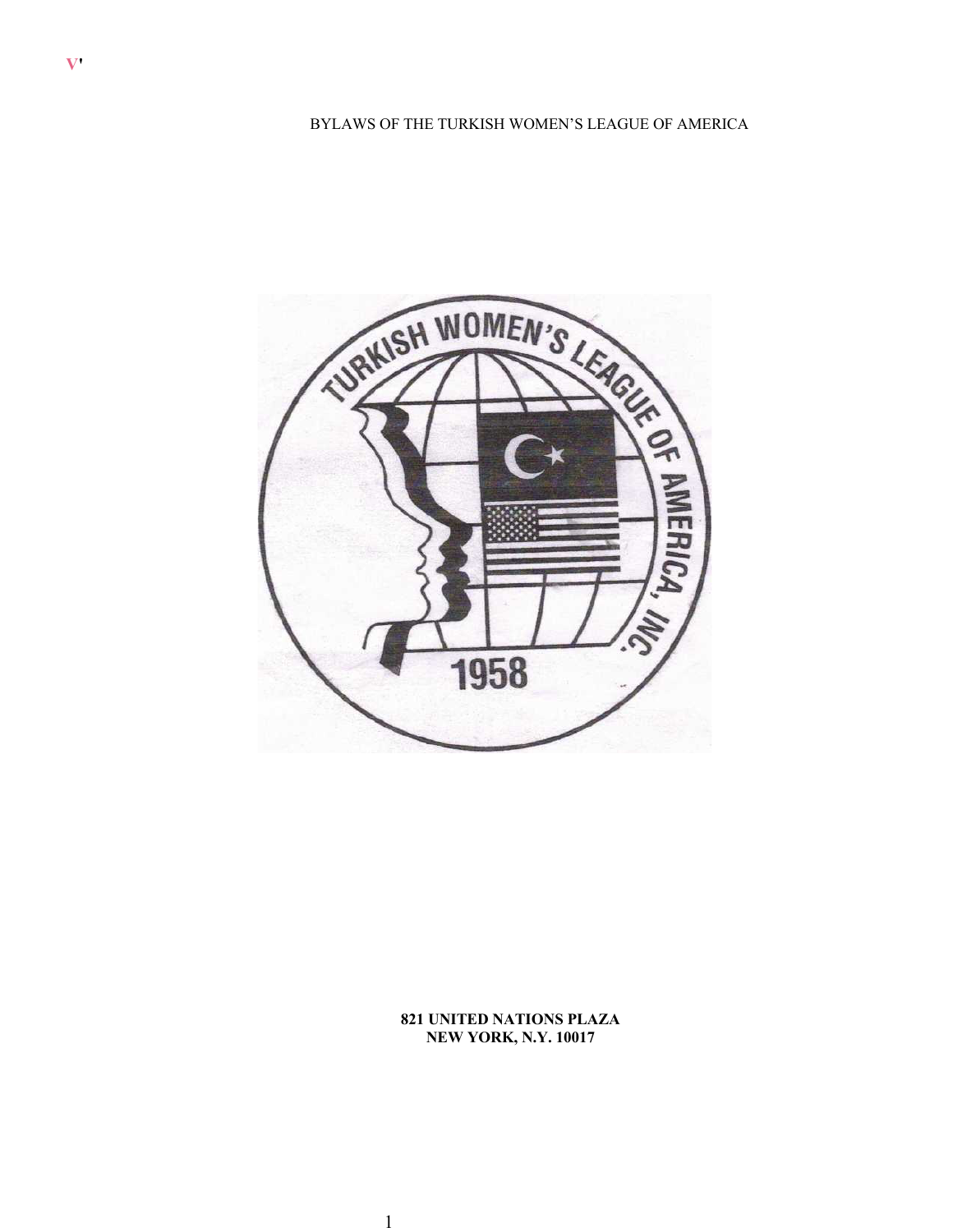# **BYLAWS OF THE TURKISH WOMEN'S LEAGUE OF AMERICA**

# **SECTION 1 – NAME OF THE ORGANIZATION, IT'S PLACE, GOALS AND REALIZATION**

- Article 1 Name of the Organization and It's Place
	- 2 Goals of the League
		- 3 Realization

# **SECTION II – MEMBERSHIP, ADMISSION, DETACHMENT AND DISMISSAL**

- Article 4 Membership
	- 5 Annual Fee
		- 6 Qualifications of the Voting Members
		- 7 Admission to Membership, Membership Card and Detachment from
			- Membership
		- 8 Dismissal from Membership

# **SECTION III - ORGANS OF THE LEAGUE, THEIR DUTIES AND AUTHORITIES**

- Article 9 Organs of the League
	- 10 General Assembly
	- 11 Meeting of the General Assembly
	- 12 Call for the Meeting, Quorum, and Postponement
	- 13 Participating in Voting in the General Assembly
	- 14 Principles of the Meeting
	- 15 Extraordinary General Assembly Meeting
	- 16 Ordinary General Assembly Meeting, Duties, and Elections
	- 17 Board of Directors
	- 18 Duties and the Authorities of the Board of Directors
	- 18A Extraordinary Meeting of the Board of Directors
	- 18B Quorum of the Board of Directors
	- 19 Duties and Responsibilities of the Administrators
	- 20 Financial Provisions
	- 21 Amendments in the Bylaws
	- 22 General Provisions
	- 23 Dissolution



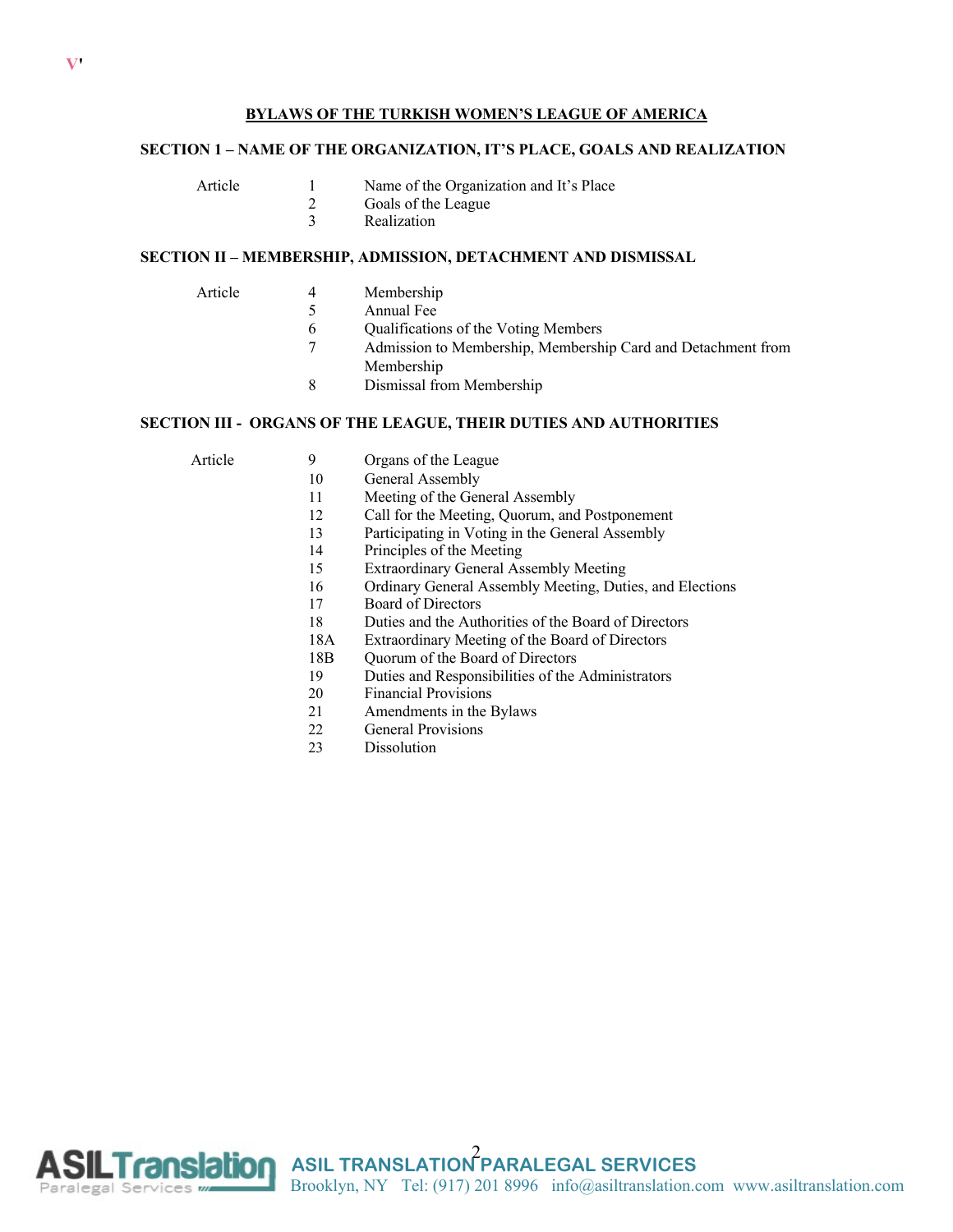## **BYLAWS OF THE TURKISH WOMEN'S LEAGUE OF AMERICA**

# **SECTION I** - ORGANIZATIONS NAME, PLACE, GOALS AND REALIZATION

- **Article 1** ORGANIZATION'S NAME AND PLACE:
	- **It's founded as 'Turkish Women's League of America' with the permit number 12322 on the date of 17 September 1958 of the New York State Government and ıt's mentioned with the name as the 'League' in short. It's center is the city of New York in the State of New York. Its address is 821 United Nations Plaza, NY 10017. It can establish branches in other states and cities by the proposal of the Board of Directors and the approval of the general assembly. The League has all the rights stated in Article 202 and subject to all limitations of the 'the law of nonprofit organizations' of the same law or other laws of the State of New York while realizing its goals.**

| Article 2        | THE GOALS OF THE LEAGUE:                                                                                                                                                                                                                               |
|------------------|--------------------------------------------------------------------------------------------------------------------------------------------------------------------------------------------------------------------------------------------------------|
|                  | The goals of the League                                                                                                                                                                                                                                |
| a)               | - Arranging its activities, without political aims and nonprofit ways and bespreading                                                                                                                                                                  |
| $\mathbf{b}$     | - Promoting the Turkish language and culture and bespreading it                                                                                                                                                                                        |
| $\mathbf{c})$    | - Coordinating the Ataturk School and providing financial support to it and applying an<br>education program in line with Ataturk principles. Ataturk School belongs to the league<br>and can't be transferred to any other institution or association |
| d)               | - To enhance the social, cultural and economic conditions of the Turkish originated                                                                                                                                                                    |
|                  | children and families and do the necessary work for supplying their needs                                                                                                                                                                              |
| $\epsilon$ )     | - Do necessary activities to develop the friendship and understanding between the                                                                                                                                                                      |
|                  | Turkish and American women and to support other such works                                                                                                                                                                                             |
| f                | - To publish and distribute reports, brochures and newsletters to transfer their such<br>activities to the public and its members                                                                                                                      |
| g)               | - To arrange meetings and seminars and other programs that will provide social and<br>cultural benefits to its members                                                                                                                                 |
| <b>Article 3</b> | -Realization                                                                                                                                                                                                                                           |
|                  | In order to actualize the goals stated in article two, the League;                                                                                                                                                                                     |
| a)               | -Enroll members                                                                                                                                                                                                                                        |
| $\mathbf{b}$     | -Does all necessary agreements and legal disposals                                                                                                                                                                                                     |
| $\mathbf{c})$    | -Cannot borrow or lend Money.                                                                                                                                                                                                                          |
| d)               | - Can't buy or sell real estate without the decision of the General Assembly. Can't<br>establish all kinds of rights or remove them                                                                                                                    |
| e)               | - Accepts donations and aids or can give donations and aids                                                                                                                                                                                            |
| f)               | - Can establish institutions and organizations (such as summer camps and sports institutions)                                                                                                                                                          |
| g)               | - Can be a member of voluntary organizations in line with its aims and work for the<br>good of the public                                                                                                                                              |

## **SECTION II - TO BECOME A MEMBER, DETACHMENT OR DISMISSAL**

| Article 4 | -MEMBERSHIP |
|-----------|-------------|
|           |             |

There are two ways to become a member

- a) PERMANENT MEMBER: Any Turkish woman or Turkish friend passed over the age of 18 can be a permanent member.
- b) HONORARY MEMBERSHIP: Can be given to anybody who contributes financially or morally to the League with the decision of the Board of Directors and is approved in the first meeting of the Organization. The Honorary Members are elected for one period as the other members of the Board of Directors and its possible that they are elected again. The

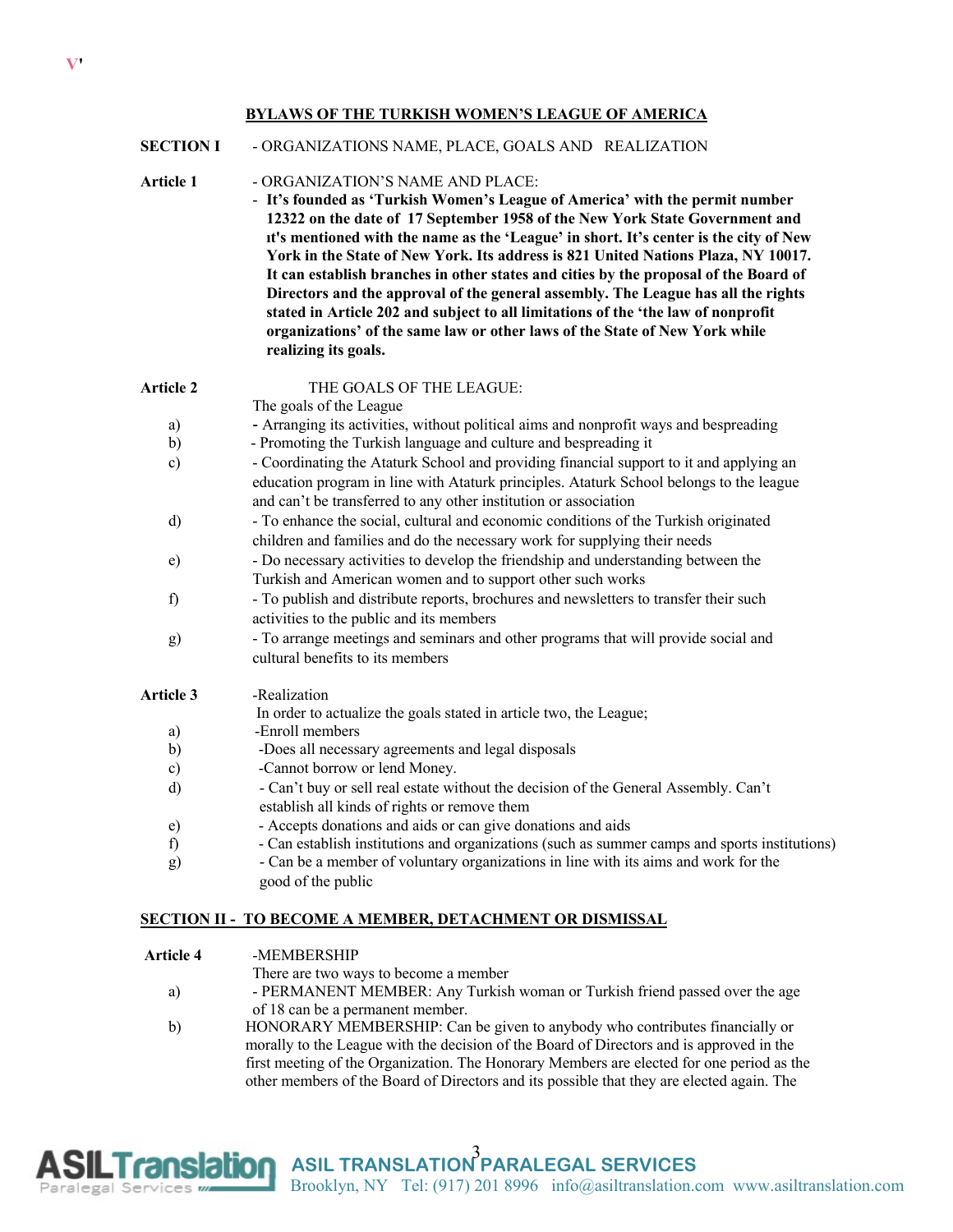Honorary Members of the League of the Turkish Women's League of America who have served as presidents are naturally Honorary Members.

- **Article 5**  ANNUAL SUBSCRIPTION FEE The annual subscription fee that the members need to pay for a financial year is 25.00 Dollars. The honorary members may not pay an annual subscription fee. For the new members, the beginning annual subscription fee is 30.00 Dollars. The subscription fee is paid in January for each year and is valid for the calendar year that it's paid for. The amount of the subscription fee can be changed with the decision of the Board of Directors.
- **Article 6 -**THE QUALIFICATION OF THE VOTING MEMBER: The honorary members and other members who have paid their annual subscription fees have a right to vote in the General Assembly. New members who have not been members for three months as of the date of the meeting and honorary members who have not paid the subscription fee cannot participate in voting. For the old members to vote, it is necessary that they have paid their annual subscription fee 1 month before the annual general assembly.
- **Article 7 -**TO BECOME A MEMBER, THE MEMBERSHIP CARD AND DETACHMENT FROM MEMBERSHIP:
	- a) -The membership becomes valid with the proposal of two permanent members and the acceptance of the majority of the Board of Directors with the condition that the entrance fee is paid.
	- b) -The membership card documents the membership; is given by the League to the members whose memberships are valid and cannot be transferred.
	- c) The member can be detached from the membership with a written notice anytime she wants.

**Article 8** DISMISSAL FROM MEMBERSHIP:

- a) -The membership of the members who have not paid their subscription fee for 3 years as of one month before the general assembly end automatically. They are notified with a letter. Applications again are subject to new membership rules.
- b) Members who act against the aims, decisions and unity of the league or use their rights as members against their duties, upon the written complaint of the Board of Directors or at least 3 members, are sent to the disciplinary committee. If approved by the disciplinary committee, with the majority of 2/3 of the Board of Directors are dismissed from membership and cannot apply for membership for two years.

# **SECTION III – THE LEAGUE'S ORGANS. DUTIES AND AUTHORITIES**

- **Article 9** -The organs of the League are as below:
	- a) -GENERAL ASSEMBLY
	- b) -BOARD OF DIRECTORS
	- c) -BOARD OF AUDITORS
	- d) -DISCIPLINARY COMMITTEE
	- e) -STANDING COMMITTEES

**Article 10 -**GENERAL ASSEMBLY:

The general assembly consists of permanent members who have the right to vote. The honorary members who have paid their subscription fees are considered permanent members and have the right to vote.

# **Article 11 -** GENERAL ASSEMBLY MEETING: The Annual General Assembly of the Turkish Women's League of America is held every

year on the second week (Saturday or Sunday) of June of every year and is called to the meeting. Elections are made once every two years, the discussion of the financial report is made every year and is absolved.

**Franslation** ASIL TRANSLATION PARALEGAL SERVICES Brooklyn, NY Tel: (917) 201 8996 info@asiltranslation.com www.asiltranslation.com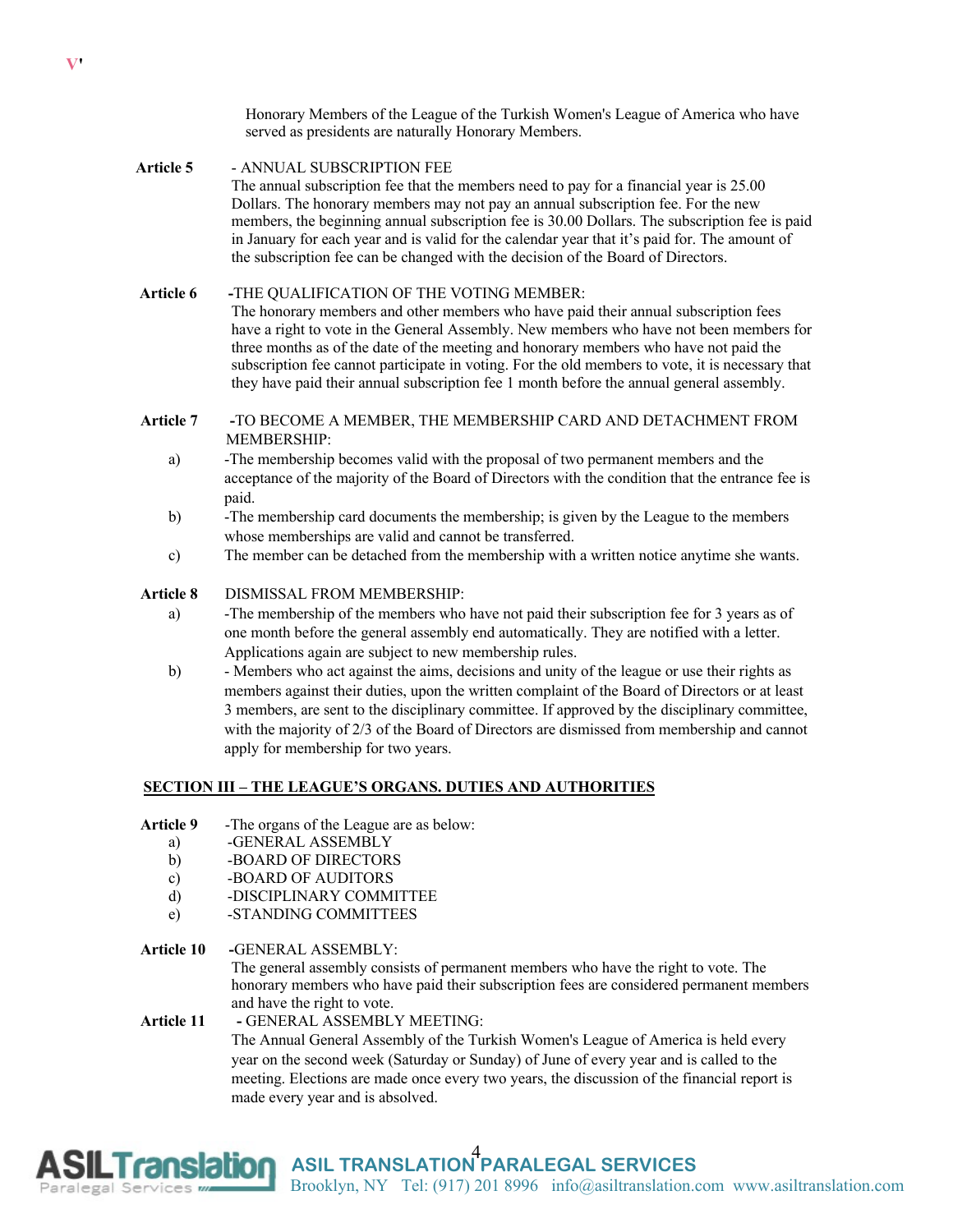## **Article 12 -**CALL TO MEETING, QUORUM AND POSTPONEMENT:

The previous committees transfer their duties to newly elected committees at the meeting held within two weeks following the General Assembly. The date and the place of the General Assembly is presented to all members with a priority mail at least thirty and at the most fifty days in advance to all members.

The General Assembly meeting to be held needs quorum which is one more permanent member than the half members who have the right to vote. In case there is no quorum, the date of the meeting is postponed to another date decided by the Board of Directors with the condition that it is not more than two weeks. This meeting is held even though there is no quorum and the General Assembly starts working. But this second meeting consists of at least not less than twice the number of the total of members in administration, auditing and standing committees.

## **Article 13 -** PARTICIPATING IN VOTING IN THE GENERAL ASSEMBLY:

- a) Every member who is stated to have the qualification to vote in Article 6 has the right to vote once in the General Assembly. The member can use this right to vote personally or can use his right to vote with a Proxy that he gives to another member. Each member have only one right to vote in the General Assembly.
- b) -Voting by mail As the amendment in bylaws, in the law of associations, in cases where General Assembly decision is not required and confidentiality is not necessary, our members who don't participate in the General Assembly can inform the General Assembly within the rules and notify the General Assembly of their choice on the subjects they are notified.

# **Article 14** -MEETING PRINCIPLES:

The members participating in the General Assembly can get in the General Assembly by signing their names at the place where their names are written, and they throw their closed votes in a box. If there is a member who will participate on their behalf and represent them in the meeting. If there is no quorum the situation is registered with an official report. The General Assembly opens by the President or the second president. In order to conduct the meeting, with the decision of the General Assembly, with implicit or open ballot, a President and two secretaries are elected. The duty of the President, with the assistance of the two secretaries, is to ensure that the meeting is held according to the bylaw and in line with laws.

When quorum is understood that it is present, the president presents the agenda of the Board of Directors and, if necessary and there are any offers of change puts them to vote and goes on with the application of the agenda. At the end of the meeting all official reports and documents are given to the newly elected Board of Directors at least within two months.

**Article 15** EXTRAORDINARY GENERAL ASSEMBLY MEETING: With the 1/4 of the members of the General Assembly's request, 2/3 majority of the Board of Directors or the unanimous vote of the auditing committee, the General Assembly is called for a meeting. No subject other than the article of the agenda that has caused the meeting of the General assembly can be discussed in the Extraordinary General Assembly meeting.

**Article 16** - THE DUTIES AND AUTHORITIES OF THE GENERAL ASSEMBLY The General Assembly is the most authorized organ of the league and decides on the items of the agenda to be discussed by examining them. It advises the Administrators on their activities within the next working year.

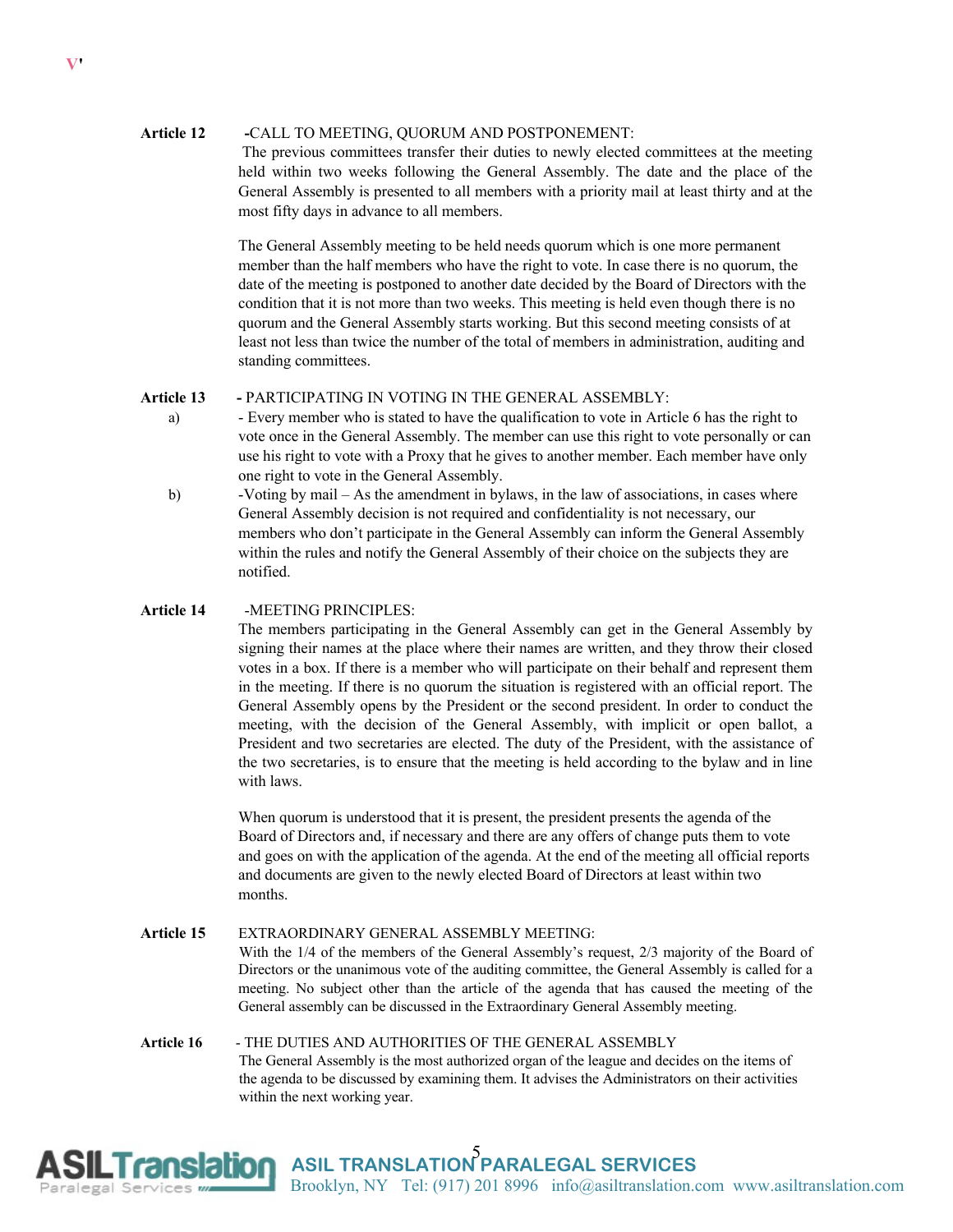a) Every two years, the President chooses the Board of Directors, the Audit Committee and Discipline Committee members

> -ELECTION OF THE PRESIDENT: Before voting is made, roll calling is made with a a sealed vote thrown in a closed box. If there is one nominee. The voting can be done openly. If there are more than two nominees and no nominee gets unanimous vote in the first two runs, a new run is made is made between two nominees and the one who gets most of the votes is elected as the President.

-THE ELECTION OF THE BOARD OF DIRECTORS: The President presents the nominees of the Board of Directors to the General Assembly. If the General Assembly doesn't approve the nominees then for each duty, an election is made separately. This election is made openly or closely, according to the wish of the General Assembly. After that, the election of the Inspection Committee and the Discipline Committee are made in the same way.

- b) -The General Assembly examines the financial reports of the League every year and absolves them.
- c) -The General Assembly discusses the proposals, complaints and ideas that are presented to General Assembly by various committees and makes decisions on them.
- d) -Discusses the amendments to be made in the bylaw of the League and decides on them.
- e) -In extraordinary situations, discusses the proposed subject and makes a decision on them.
- e) -With the condition that 2/3 unanimous votes are provided, decides on the closing of the League.

### **Article 17 -**THE BOARD OF DIRECTORS

The Board of Directors of the League that are elected for two years consists of the following eleven members:

President, Assistant President, General Secretary, Treasurer, Registration Secretary and six permanent members. In addition, four substitute members are elected by the General Assembly. The members of the Board of Director**s** cannot take more than one duty. If the permanent members of the Board of Directors don't participate consecutively more than three times, then their substitute members are called.

## **Article 18 -**THE DUTIES AND THE AUTHORITIES OF THE BOARD OF DIRECTORS:

The Board of Directors have the full authority in determining the change in the fundamental and main rules in the bylaw of the League and in addition of new ones. The Board of Directors will never give permission and make possible that any member or a private person benefit from the income of the League. The Board of Directors has the full authority in managing and controlling the activities and the goods of the League and from time to time in spending and making payments.

The Board of Directors is the executive organ,

- a) -Does the duty is given in the bylaw of the League.
- b) -Applies the decisions of the General Assembly
- c) Prepares the agenda items that will be presented to the General Assembly
- d) Prepares the coming period's working program and the budget and the previous period's working program and the balance sheet.
- e) Adds the income of the League and pays the expenses
- f) Financially supports the Ataturk School which belong to the League, manages the school programs with the aid of the school manager. Hires the School Manager and the teachers and dismisses them.
- g) Forms committees on various subjects and chooses their members
- h) Determines the honorary members of the League and presents them to the General Assembly for its approval.
- i) Chooses the representatives to be sent to Turkish American Associations' Federation and Turkish American Associations. These representatives are responsible to the Board of Directors.
- j) Hires paid persons, if it sees is necessary to execute the usual daily works of the League.
- k) During the time of its service, completes the General Assembly members from the substitute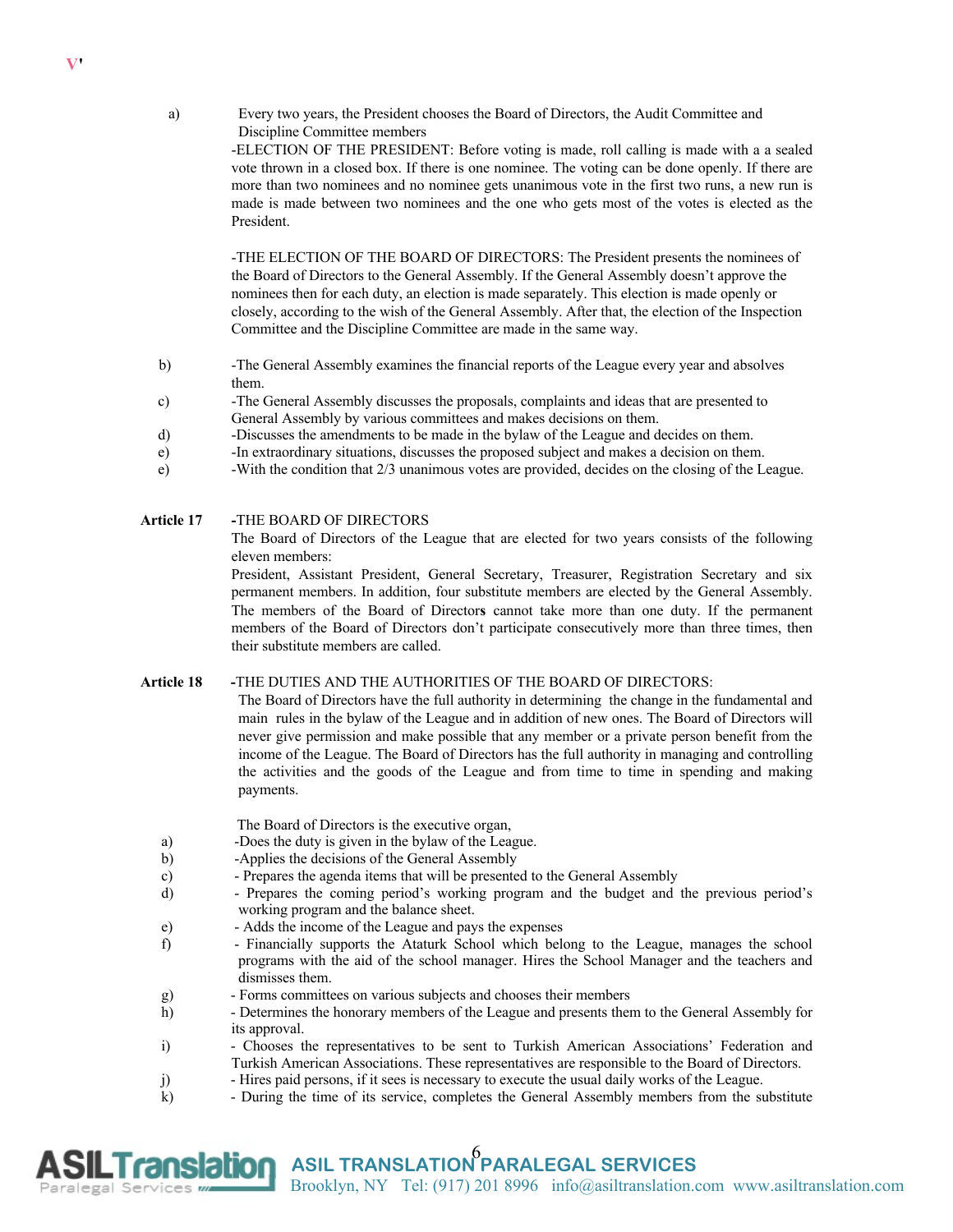members l) - Can be member of the institutions which are appropriate to its aims and working for the benefit of the public and can end its such membership m) - Can prepare a bylaw in order to execute the inner jobs of the League. **Article 18/A** - THE EXTRAORDINARY MEETING AND NOTIFIYING THE MEMBERS: The Board of Directors meets upon the call of the President or two members. The date, time and the subject of the meeting is notified to the all the members of the Board of Directors at least three days in advance of the meeting. **Article 18/B** - QUORUM: The Quorum of the Board of Directors is one more than the half of the members. If there is no quorum, the meeting is postponed.

## **Article 19** - ADMINATORS AND THE DUTIES AND AUTHORITIES OF THE COMMITEES

#### THE PRESIDENT

The President of the League who personally is present in the General Assembly and must be a member who knows English well. She is the President of all the meetings. With the condition that she abides by the rules of the Board of Directors, the President is responsible of managing the activities of the League in general. The President continuously informs the Board of Directors and cooperates with the Board of Directors in every subject. The President carries out the duties given to him by the Board of Directors. The President has the right to one vote in the meetings of the Board of Directors. But in the cases where the number of votes which are in favor and not are equal, she has a right of two votes.

## ASISSTANT PRESIDENT

Must be somebody who knows English well. In the meetings where the President is not present carries out her duties. If for any reason the President withdraws, she carries out the duties of the President until the following General Assembly.

#### TREASURER

Keeps all the funds and the securities that is owned by the League. Collects the members subscription fees and the donations, informs the Board of Directors the list of the ones who don't pay. According to the decisions of the Board of Directors, signs the League's checks besides the president or assistant president's signatures; prepares the reports and the books that will go to the certified accountant (CPA). With the assistance of the president, presents to the General Assembly the budget of the following working period; follows the tax works and carries them out.

#### REGISTRATION SECRETARY

Keeps the minutes of the meetings of the Board of Directors; distributes them to the members of the Board of Directors by taking copies of the minutes.

#### SCHOOL MANAGER

Is chosen by the Board of Directors. Must be a licensed educator. He is responsible of the application the management of Ataturk school and the duties given to him by the Board of Directors. Is ready in all the meetings of the Board of Directors which are related to the school.

#### PERMANENT MEMBERS:

Participates in all the meetings of the Board of Directors. Gets duties in activities given to them by the Board of Directors.

#### SUBSTITUTE MEMBERS:

Vote on behalf of the members who cannot participate in the meetings with an excuse in extraordinary meetings of the Board of Directors.

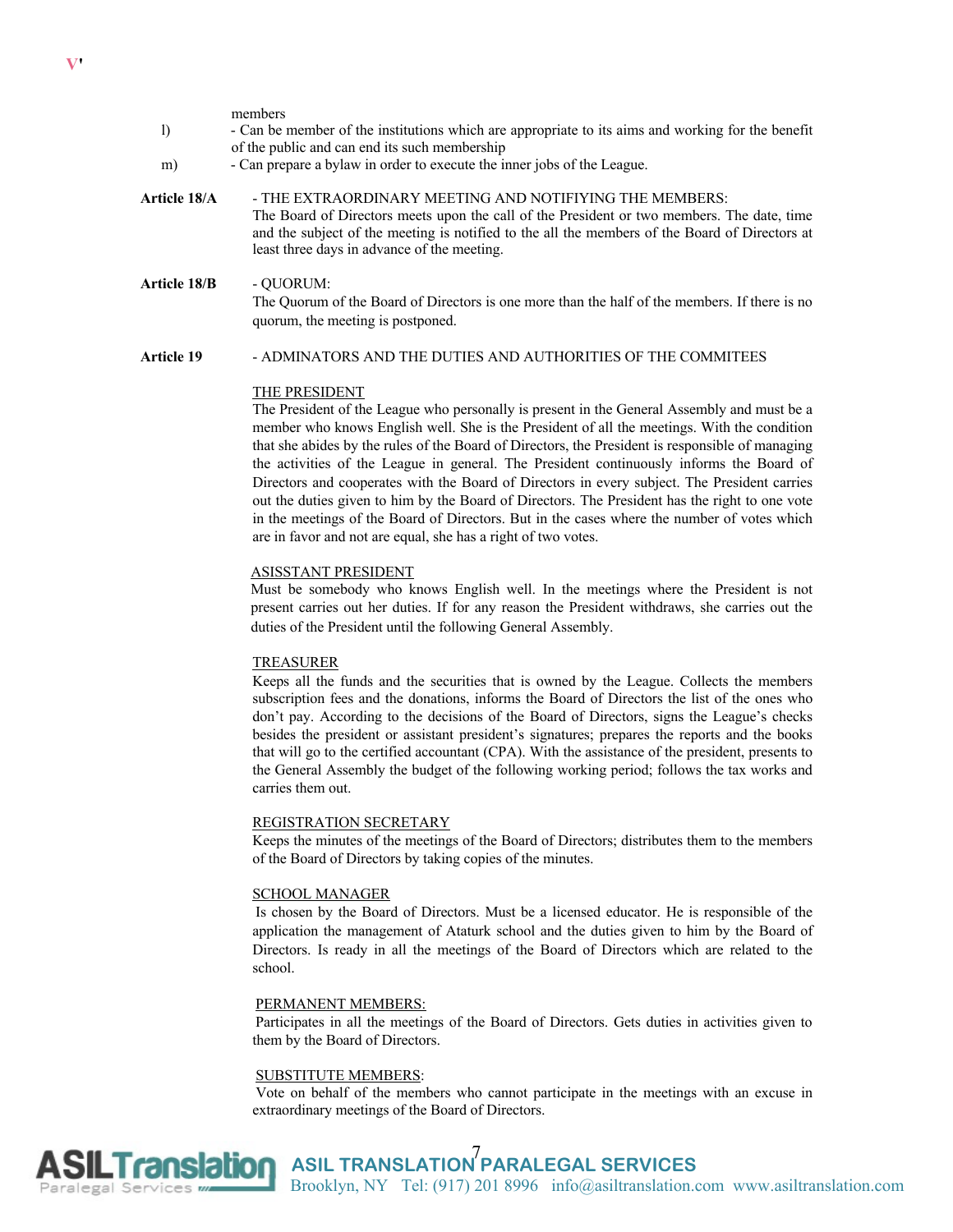#### AUDIT COMMISSION

Consists of three members. Controls all the minutes and the accounts of the Board of Directors every three months and informs the Board of Directors with an official report at the end of the year. During the activity year, if seen necessary, can apply to the Board of Directors and inspects the official reports and the account registrations. Can ask for a General Assembly meeting from the Board of Directors.

# DISCIPLINE COMMISSION

Consists of three members. Examines the complaints brought in by the Board of Directors or signed by more than two members. Examines the complaints which are brought in due to the League's actions which are contrary to the aims and bylaw. If the complaint is due to a member, with the information it gets from the Board of Directors, if necessary, can suspend the membership until the first General Assembly. If the complaint is about the Board of Directors, as determined in other sections of the bylaw, if necessary, can propose to go to General Assembly immediately. In both situations the final decision organ is the General Assembly.

#### PERMANENT COMMITEES

The Board of Directors ,related to the activity program, can form permanent committees related to education, promotion, social aid, increase in income or related to subjects it feels it needs and in these committees, at least one member of the Board of Directors takes on duty and the other members of the committee who are members or not consists of talented persons.

**Article 20 -**GENERAL PROVISIONS: The work period of fiscal year starts from June 1st and ends on May 31st.

> The funds of the League could be kept in cash partially or totally or could be used as growth stocks, bonds, or other means of investment by the decision and discretion of the Board of Directors. The final decision maker on this matter is the General Assembly.

## **Article 21** -CHENGE IN THE BYLAW

The change in the bylaw could be made with ordinary or extraordinary meetings of the General Assembly by the majority's decision. But the change proposal should be sent to General Assembly members 30 days prior to meetings by Board of Directors.

#### **Article 22** -GENERAL PROVISIONS

| a)                | -In the management of the League, if it's not contrary to the bylaw, the rules in 'Robert's     |  |
|-------------------|-------------------------------------------------------------------------------------------------|--|
|                   | Rules' book which consists of general parliamentary rules are applied.                          |  |
| b)                | The seal of the Association gotten from the state of New York is kept by the President.         |  |
| C)                | The League is not responsible from the Board of Directors, personnel or voluntary workers       |  |
|                   | that serve voluntarily persons' legal proceeding originating from their activities.             |  |
| <b>Article 23</b> | -CANCELLATION                                                                                   |  |
| a)                | -In case there is a need for cancellation, the laws of the State of New York are valid.         |  |
| b)                | - Immovables and Money with the $2/3$ 's of the votes of the registered members are transferred |  |
|                   | through the New York Consulate to the most appropriate institution in Turkey.                   |  |
| $\sim$            | The decision about the cancellation of the League shall be informed to the highest Turkish      |  |

c) -The decision about the cancellation of the League shall be informed to the highest Turkish office in the region.

> THIS BYLAWS IS ACCEPTED IN THE GENERAL ASSEMBLY HELD ON THE 8TH JUNE OF 1997 BY THE WOMEN'S LEAGUE IN AMERICA AND IS PUT TO EXECUTION.